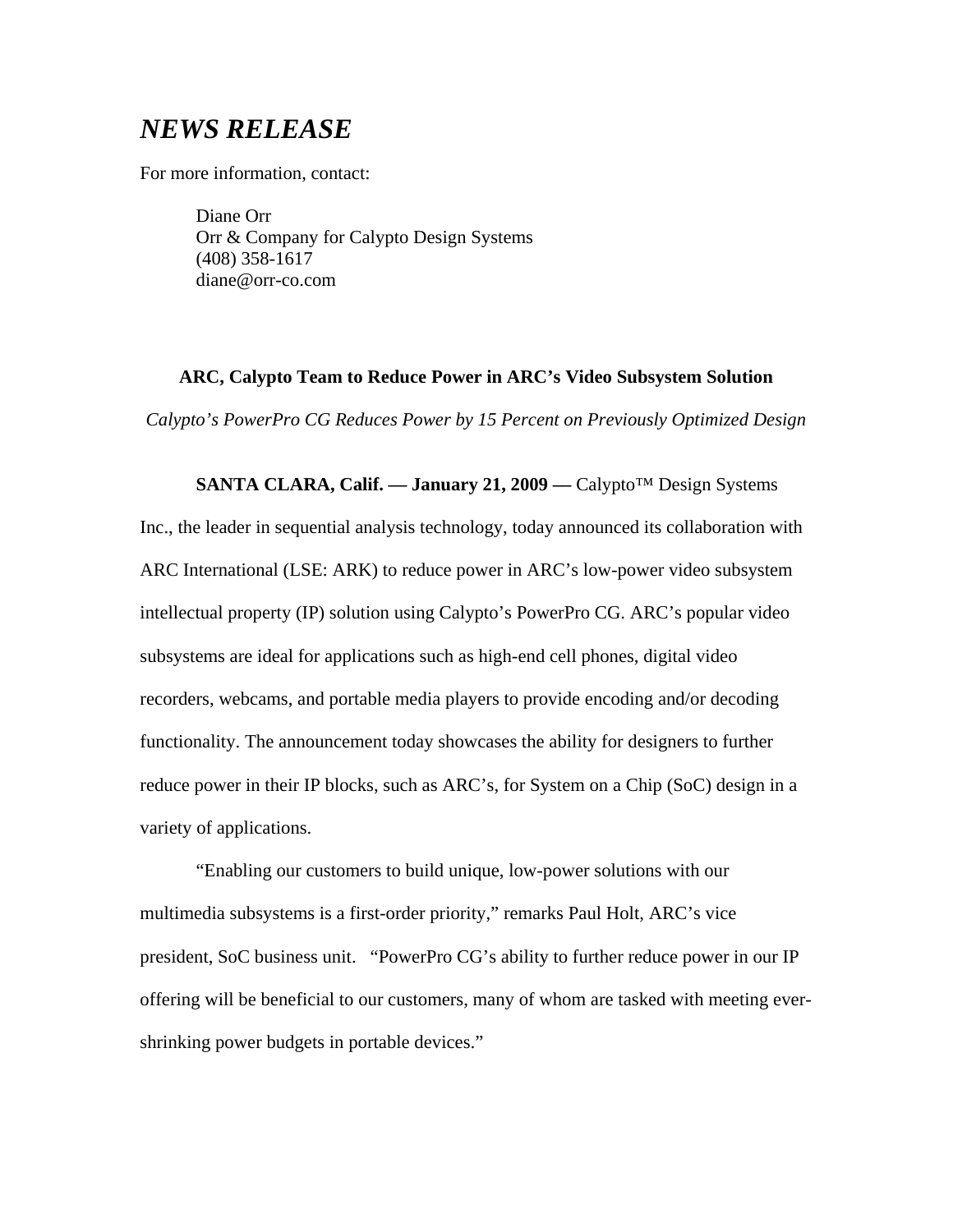ARC licenses award-winning consumer intellectual property (IP) in the form of multimedia subsystems and related technologies to semiconductor and OEM companies worldwide.

Calypto's PowerPro CG is the industry's only automated register transfer level (RTL) power optimization tool. PowerPro CG inserts advanced sequential clock gating structures into an RTL design and is proven to reduce power by up to 60 percent on customer designs.

"PowerPro CG has once again demonstrated its ability to reduce power in a fully automated flow, even on designs that are already highly optimized for low-power applications," said Tom Sandoval, CEO of Calypto Design Systems. "Design teams, worldwide, are benefiting from this 'must-have' tool for low-power flows."

## **Further Reducing Power in ARC's AV401 Video Subsystem—by up to 15 Percent**

PowerPro CG was able to significantly reduce power on ARC's AV401 video subsystem in a high-performance H.264 application, translating into a measured power savings of 15 percent in this particular design operating at 200 MHz. The ARC AV401 is a user-configurable video decoding platform that provides video decoding for multiple standards to allow playback of virtually any content. While the AV401 is already a lowpower video decode platform, PowerPro CG was applied to the design of the video codec, showcasing how PowerPro CG can be applied by a user to ARC's configurable IP block to further reduce power for a variety of video applications.

PowerPro CG reads in a synthesizable RTL design and generates a new RTL design which is an identical to the original design with additional clock-gating enable